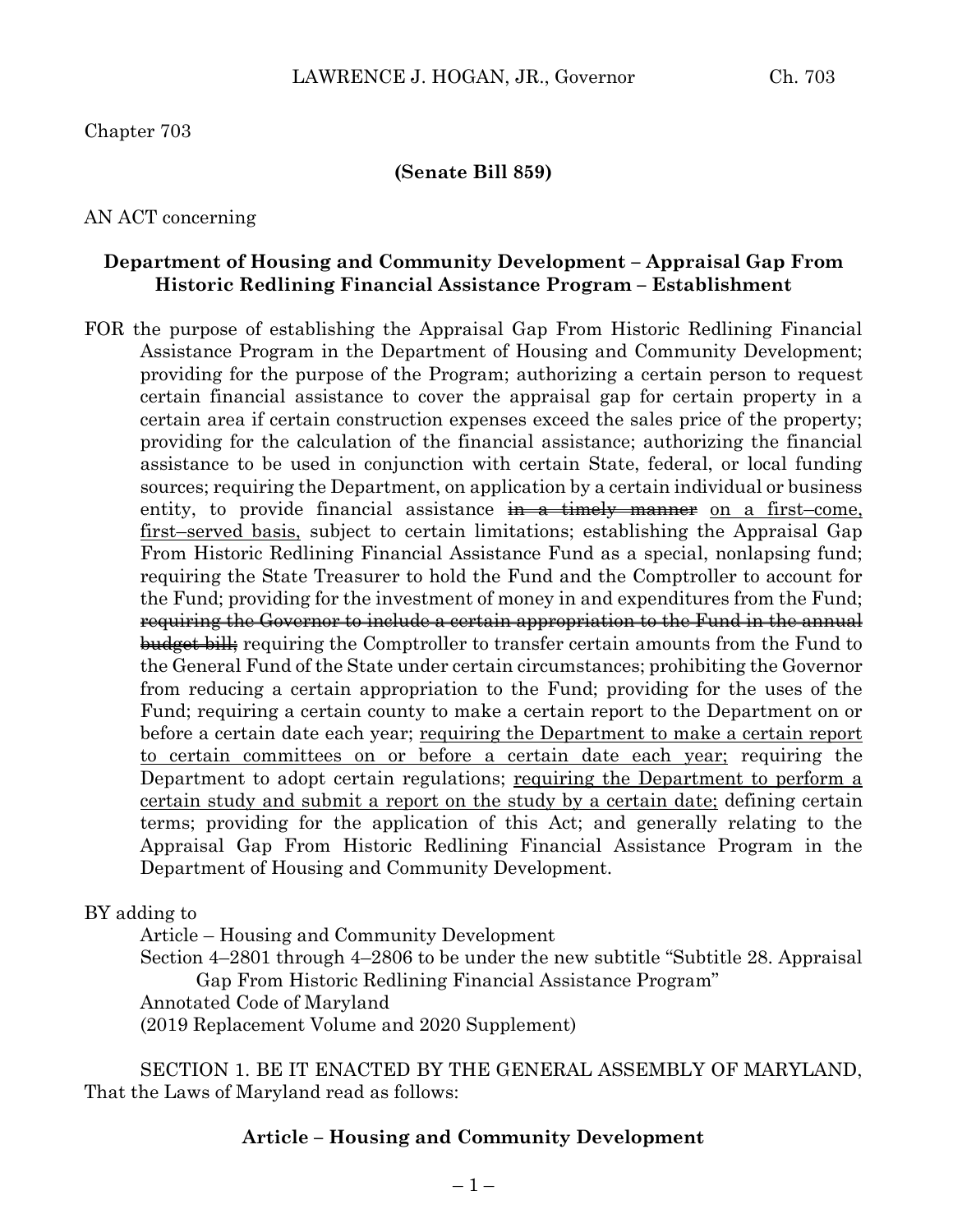## **SUBTITLE 28. APPRAISAL GAP FROM HISTORIC REDLINING FINANCIAL ASSISTANCE PROGRAM.**

**4–2801.**

**(A) IN THIS SUBTITLE THE FOLLOWING WORDS HAVE THE MEANINGS INDICATED.**

**(B)** "**AFFORDABLE" MEANS THAT MONTHLY HOUSING COSTS DO NOT EXCEED 30% OF A HOUSEHOLD'S INCOME, WHERE THE HOUSEHOLD'S INCOME DOES NOT EXCEED 140% 80% OF THE STATEWIDE MEDIAN INCOME FOR A HOUSEHOLD OF LIKE SIZE.**

**(C) "APPRAISAL GAP" MEANS THE AMOUNT BY WHICH THE TOTAL COST OF ELIGIBLE CONSTRUCTION EXPENSES EXCEEDS THE CONTRACT SALES PRICE OF A QUALIFIED PROPERTY WHEN IT IS INITIALLY SOLD TO AN OWNER–OCCUPANT.**

**(D) (1) "ELIGIBLE CONSTRUCTION EXPENSES" MEANS ANY AMOUNT THAT IS EXPENDED ON THE CONSTRUCTION OR SUBSTANTIAL REHABILITATION OF A QUALIFIED PROPERTY.**

**(2) "ELIGIBLE CONSTRUCTION EXPENSES" INCLUDES ANY AMOUNT EXPENDED ON:**

- **(I) ACQUISITION COSTS;**
- **(I) (II) ROOF REPAIR AND REPLACEMENT;**
- **(II) (III) CHIMNEY REPAIR AND LINING;**
- **(III) (IV) INTERNAL AND EXTERNAL DOORS;**
- **(IV) (V) WINDOWS;**
- **(V) (VI) MASONRY;**
- **(VI) (VII) FLOOR JOISTS;**
- **(VII) (VIII) FINISHED FLOORING;**
- **(VIII) (IX) FRAMING;**
- **(IX) (X) STRUCTURAL REPAIRS;**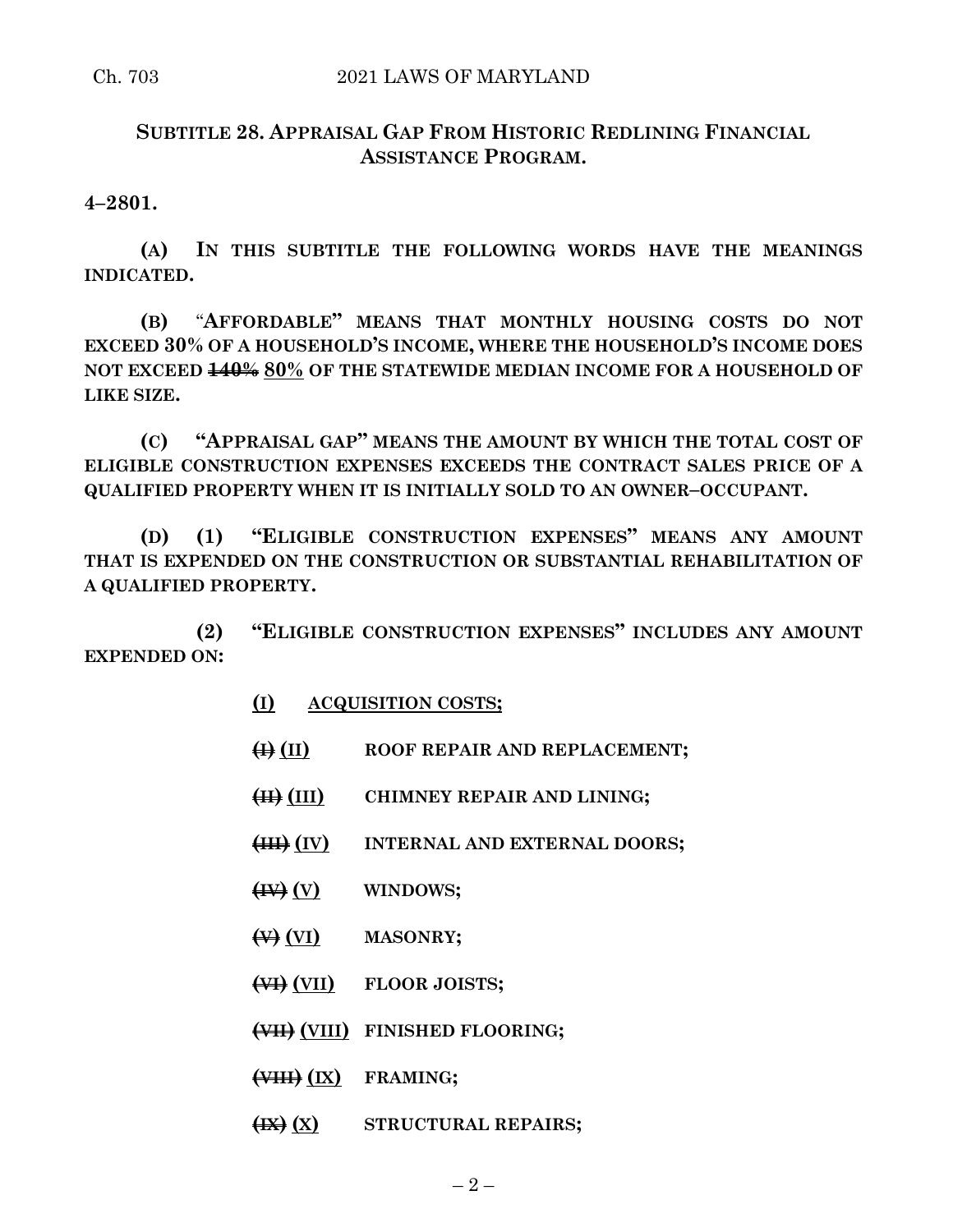## LAWRENCE J. HOGAN, JR., Governor Ch. 703

### **(X) (XI) FOUNDATION REPAIRS;**

**(XI) (XII) PLUMBING, ELECTRICAL, AND MECHANICAL SYSTEMS;**

**(XII) (XIII) ARCHITECTURAL AND ENGINEERING CONSULTING**

**FEES;**

**(XIII) (XIV) TOOLS AND EQUIPMENT RENTAL; AND**

**(XIX) (XV) NEW CONSTRUCTION.**

**(E) "FINANCIAL ASSISTANCE" DOES NOT INCLUDE:**

- **(1) LOANS; OR**
- **(2) FORGIVABLE LOANS; OR**

**(3) OTHER INSTRUMENTS THAT WOULD CREATE DEBT THROUGH PROPERTY LIENS ON QUALIFIED PROPERTY UNDER THIS SUBTITLE.**

**(F) "FUND" MEANS THE APPRAISAL GAP FROM HISTORIC REDLINING FINANCIAL ASSISTANCE FUND ESTABLISHED UNDER THIS SUBTITLE.**

**(G) "QUALIFIED PROJECT" MEANS THE CONSTRUCTION OR SUBSTANTIAL REHABILITATION OF A QUALIFIED PROPERTY IF THE ELIGIBLE CONSTRUCTION EXPENSES DO NOT EXCEED \$500,000.**

**(H) "QUALIFIED PROPERTY" MEANS RESIDENTIAL REAL PROPERTY THAT IS:**

**(1) NEWLY CONSTRUCTED OR A FORMERLY VACANT STRUCTURE THAT HAS BEEN SUBSTANTIALLY REHABILITATED;**

**(2) LOCATED IN:**

**(I) A LOW–INCOME CENSUS TRACT AS DEFINED BY THE U.S. DEPARTMENT OF HOUSING AND URBAN DEVELOPMENT; AND**

**(II) AN AREA DESIGNATED AS A SUSTAINABLE COMMUNITY UNDER § 6–205 OF THIS ARTICLE; AND**

**(3) CONSTRUCTED OR REHABILITATED WITH THE PURPOSE OF BEING SOLD TO AN OWNER–OCCUPANT AT AN AFFORDABLE SALES PRICE.**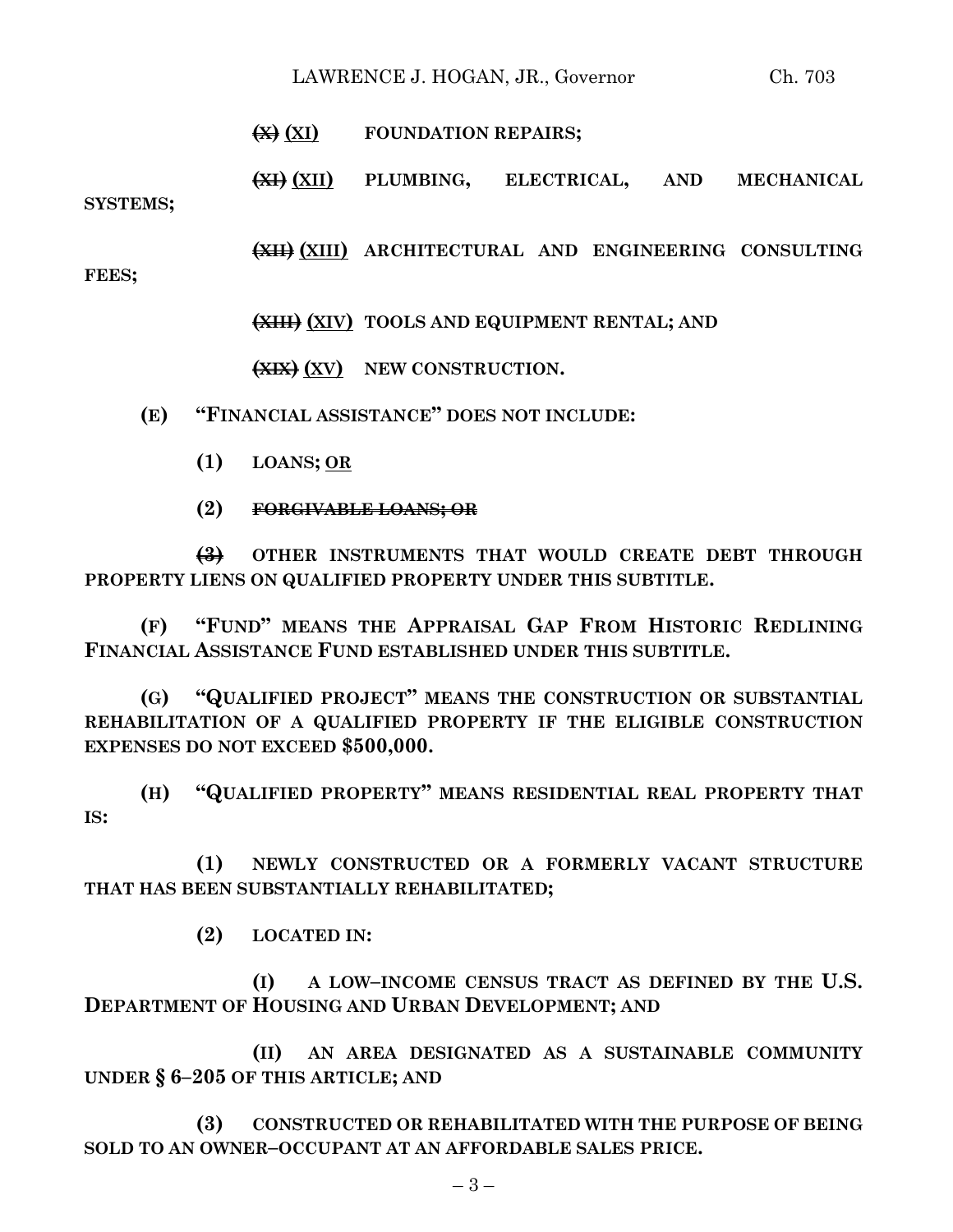## **4–2802.**

**(A) THERE IS AN APPRAISAL GAP FROM HISTORIC REDLINING FINANCIAL ASSISTANCE PROGRAM IN THE DEPARTMENT.**

**(B) THE PURPOSE OF THE PROGRAM IS TO MAKE FINANCIAL ASSISTANCE AVAILABLE TO AFFORDABLE HOUSING DEVELOPERS WORKING IN LOW–INCOME CENSUS TRACTS IN ORDER TO HELP CLOSE APPRAISAL GAPS THAT OCCUR IN HISTORICALLY REDLINED NEIGHBORHOODS.**

**4–2803.**

**(A) IN THE FISCAL YEAR IN WHICH A QUALIFIED PROJECT IS COMPLETED, AN INDIVIDUAL OR BUSINESS ENTITY MAY APPLY TO THE DEPARTMENT FOR FINANCIAL ASSISTANCE TO COVER THE APPRAISAL GAP FOR THE PROJECT IN ACCORDANCE WITH THIS SECTION.**

**(B) THE AMOUNT OF THE FINANCIAL ASSISTANCE PROVIDED UNDER SUBSECTION (A) OF THIS SECTION SHALL BE EQUAL TO THE APPRAISAL GAP NOT EXCEED 35% OF THE LESSER OF:**

**(1) THE TOTAL COST OF ELIGIBLE CONSTRUCTION EXPENSES; OR**

**(2) 80% OF THE NATIONAL MEDIAN SALE PRICE FOR NEW HOMES ON THE DATE OF SALE, AS DETERMINED BY THE MOST RECENT CENSUS DATA AVAILABLE.**

**(C) FINANCIAL ASSISTANCE PROVIDED UNDER THIS SECTION MAY BE ALLOCATED AMONG THE PARTNERS, MEMBERS, OR SHAREHOLDERS OF A BUSINESS ENTITY IN ANY MANNER AGREED TO BY THOSE PERSONS IN WRITING.**

**(D) FINANCIAL ASSISTANCE PROVIDED UNDER THIS SECTION MAY BE USED IN CONJUNCTION WITH OTHER STATE, FEDERAL, OR LOCAL FUNDING SOURCES.**

**4–2804.**

**(A) SUBJECT TO § 4–2805 OF THIS SUBTITLE, ON APPLICATION BY AN INDIVIDUAL OR BUSINESS ENTITY THAT PAYS OR INCURS ELIGIBLE CONSTRUCTION EXPENSES, THE DEPARTMENT SHALL PROVIDE FINANCIAL ASSISTANCE TO THE INDIVIDUAL OR BUSINESS ENTITY IN THE AMOUNT DETERMINED UNDER § 4–2803 OF THIS SUBTITLE.**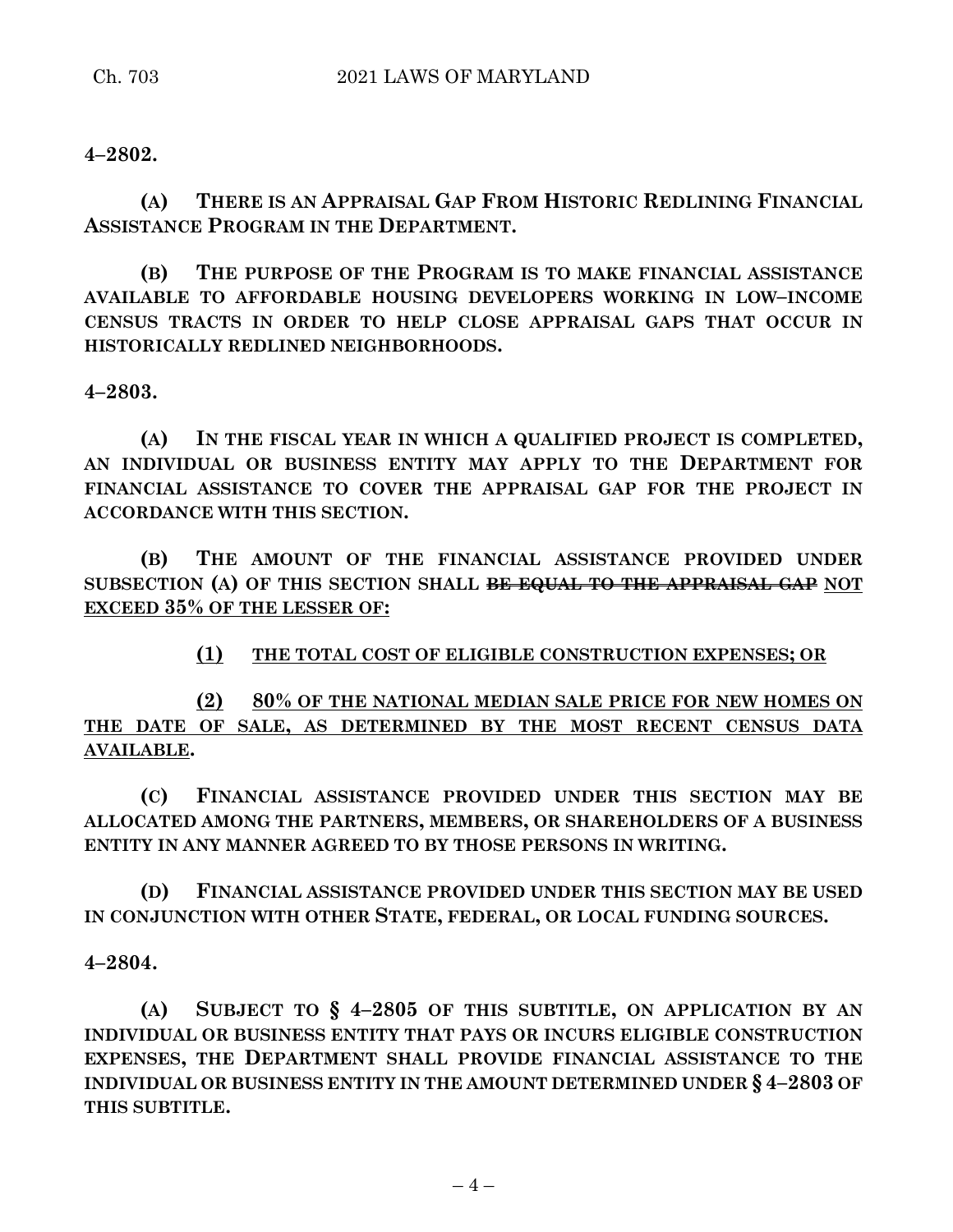**(B) THE APPLICATION SHALL BE IN THE FORM AND SHALL CONTAIN ANY INFORMATION THAT THE DEPARTMENT REQUIRES BY REGULATION.**

**(C) THE DEPARTMENT SHALL APPROVE ALL APPLICATIONS THAT QUALIFY FOR FINANCIAL ASSISTANCE UNDER THIS SUBTITLE IN A TIMELY MANNER.**

## **4–2805.**

**(A) THERE IS AN APPRAISAL GAP FROM HISTORIC REDLINING FINANCIAL ASSISTANCE FUND.**

**(B) (1) THE FUND IS A SPECIAL, NONLAPSING FUND THAT IS NOT SUBJECT TO § 7–302 OF THE STATE FINANCE AND PROCUREMENT ARTICLE.**

**(2) THE MONEY IN THE FUND SHALL BE INVESTED AND REINVESTED BY THE STATE TREASURER, AND INTEREST AND EARNINGS SHALL BE CREDITED TO THE GENERAL FUND OF THE STATE.**

**(C) (1) (I) EXCEPT AS OTHERWISE PROVIDED IN THIS PARAGRAPH, FOR ANY FISCAL YEAR, THE DEPARTMENT MAY NOT PROVIDE FINANCIAL ASSISTANCE UNDER THIS SUBTITLE IN THE AGGREGATE TOTALING MORE THAN THE AMOUNT APPROPRIATED FOR THE FUND FOR THAT FISCAL YEAR IN THE STATE BUDGET AS APPROVED BY THE GENERAL ASSEMBLY.**

**(II) IF THE AGGREGATE FINANCIAL ASSISTANCE AMOUNTS PROVIDED IN A FISCAL YEAR TOTAL LESS THAN THE AMOUNT APPROPRIATED FOR THE FUND FOR THAT FISCAL YEAR, ANY EXCESS AMOUNT SHALL REMAIN IN THE FUND AND MAY BE ALLOCATED FOR THE NEXT FISCAL YEAR.**

**(III) FOR ANY FISCAL YEAR, IF FUNDS ARE TRANSFERRED FROM THE FUND UNDER THE AUTHORITY OF ANY PROVISION OF LAW OTHER THAN SUBSECTION (D) OF THIS SECTION, THE MAXIMUM FINANCIAL ASSISTANCE AMOUNTS IN THE AGGREGATE THAT THE DEPARTMENT MAY PROVIDE SHALL BE REDUCED BY THE AMOUNT TRANSFERRED.**

# **(2) FOR EACH FISCAL YEAR, THE GOVERNOR SHALL INCLUDE IN THE ANNUAL BUDGET BILL AN APPROPRIATION OF \$4,000,000 FOR THE FUND.**

**(3) (2) NOTWITHSTANDING THE PROVISIONS OF § 7–213 OF THE STATE FINANCE AND PROCUREMENT ARTICLE, THE GOVERNOR MAY NOT REDUCE AN APPROPRIATION FOR THE FUND IN THE STATE BUDGET AS APPROVED BY THE GENERAL ASSEMBLY.**